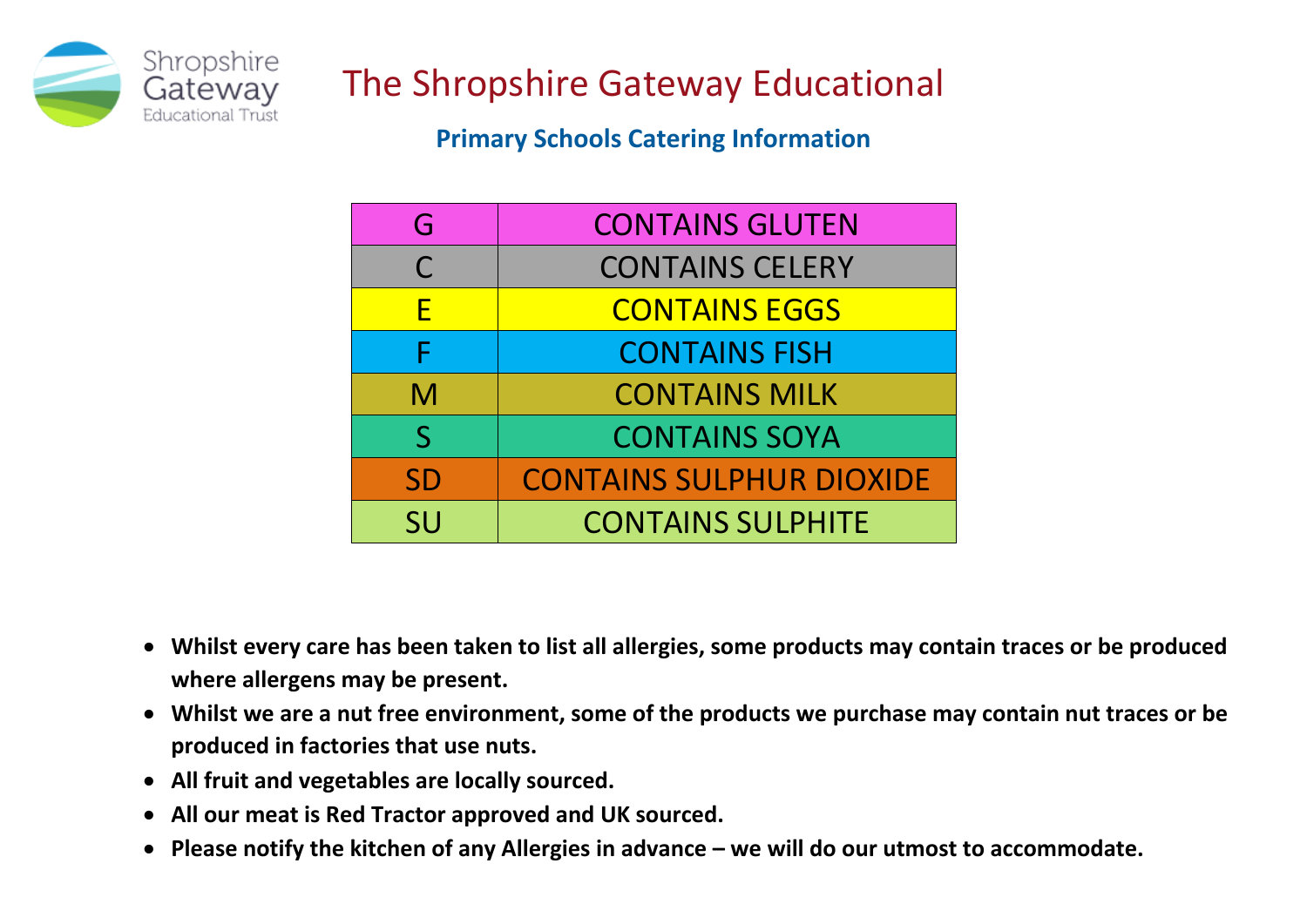

The Shropshire Gateway Educational

## **Primary Schools Menu**

**Whilst every care has been taken to list all allergies, some products may contain traces or be produced where allergens may be present.**

| <b>MAIN COUNTER</b><br><b>WEEK ONE</b> | <b>Monday</b>              | <b>Tuesday</b>                        | Wednesday                  | Thursday                   | <b>Friday</b>              |
|----------------------------------------|----------------------------|---------------------------------------|----------------------------|----------------------------|----------------------------|
| <b>Main</b>                            | BBQ Chicken,               | Pork Meatballs,                       | Roast Chicken Stuffing,    | Sausage,                   | Salmon Fish Cake,          |
|                                        | Mixed Vegetable,           | in Tomato Sauce.                      | with Roast Potatoes,       | Mashed Potato,             | Chips,                     |
|                                        | Savoury Rice.              | With Peppers & Onions,                | Two Vegetables,            | Onion Gravy,               | Two Vegetables.            |
|                                        |                            | Garlic & Herb Pasta,                  | Chicken Gravy.             | Two Vegetables.            |                            |
|                                        |                            | Grated Cheese.<br>G<br>M <sub>l</sub> |                            | G<br><b>SU</b>             | G                          |
| <b>Veggie</b>                          | <b>BBQ Diced Quorn,</b>    | Quorn Meatballs,                      | Quorn Fillet Stuffing,     | Vegetarian Quorn Sausage,  | Vegetable Burger,          |
|                                        | Mixed Vegetable,           | in Tomato Sauce,                      | with Roast Potatoes,       | Mashed Potato,             | Chips,                     |
|                                        | Savoury Rice.              | With Peppers & Onions,                | Two Vegetables,            | Onion Gravy,               | Two Vegetables.            |
|                                        |                            | Garlic & Herb Pasta,                  | Chicken Gravy.             | Two Vegetables.            |                            |
|                                        | E                          | Grated Cheese.<br>G.<br>$E$  <br>M    | E                          | G.                         | G                          |
| or                                     | Jacket Potato & Vegetables | Jacket Potato & vegetables            | Jacket Potato & Vegetables | Jacket Potato & Vegetables | Jacket Potato & Vegetables |
|                                        | with Tuna, Cheese or Beans | with Tuna, Cheese or Beans            | Tuna, Cheese or Beans      | with Tuna, Cheese or Beans | with Tuna, Cheese or Beans |
|                                        | F.<br>M                    | F.<br>M                               | F.<br>$\mathsf{M}$         | F<br>M                     | M                          |
| <b>Dessert</b>                         | Chocolate & Orange         | Raisin FlapJack                       | Fruit Jelly                | <b>Cherry Shortbread</b>   | <b>Blueberry Muffin</b>    |
|                                        | Sponge Cake<br>E<br>G<br>M | G                                     |                            | G.                         | E<br>G                     |
| <b>Dessert</b>                         | Fresh Fruit                | Fresh Fruit                           | Fresh Fruit                | <b>Fresh Fruit</b>         | Fresh Fruit                |
|                                        | or Yoghurt<br>M            | or Yoghurt<br>$\mathsf{M}$            | or Yoghurt<br>M            | or Yoghurt<br>M            | or Yoghurt<br>M            |

## **Please Note:**

 The following items are available. Please notify the kitchen of any Allergies in advance – we will do our utmost to accommodate.

| <b>Gluten Free</b>  | Vegan                 |
|---------------------|-----------------------|
| <b>Nuggets</b>      | <b>Burgers</b>        |
| Sausage             | Sausage               |
| <b>Fish Fingers</b> | <b>Chicken Strips</b> |
|                     | Mince                 |

**Please select one main and one dessert.**

September 2021